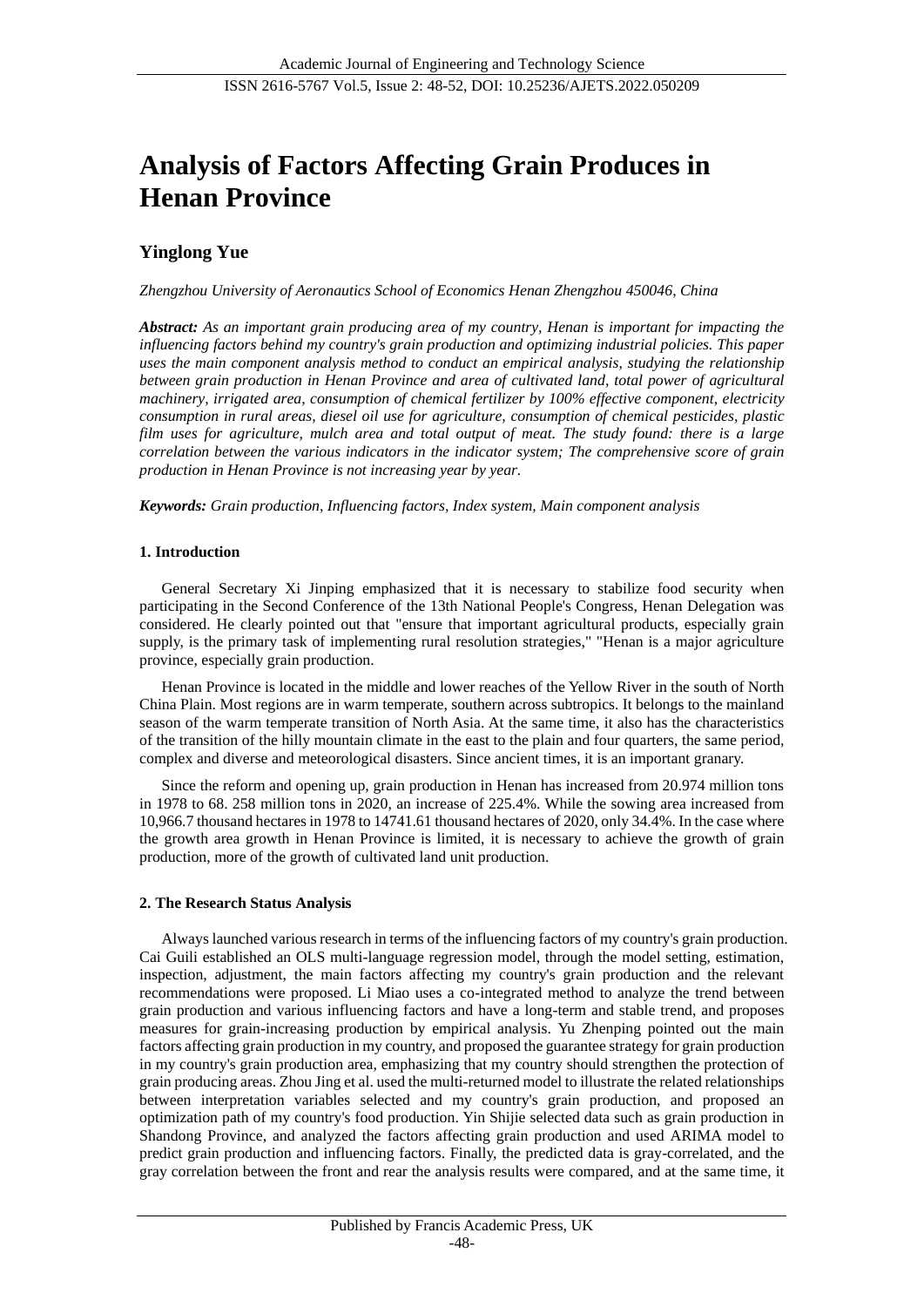Academic Journal of Engineering and Technology Science

#### ISSN 2616-5767 Vol.5, Issue 2: 48-52, DOI: 10.25236/AJETS.2022.050209

was predicted for the trend of grain production in Shandong Province. Wang Yan, etc. have drawn two main factors affecting the level of grain production in Anhui Province through factor analysis and principal component analysis. At the same time, it also pointed out the trend of changes in grain production capacity in Anhui Province.

In summary, the scholars have more research on grain production factors and have a wide range of studies, and their research results are reflected in theory and empirical levels. This paper is based on the existing research, multi-angle selection of influencing factors to build an index system. Through the main component analysis method. This paper calculates the comprehensive score of various indicators in Henan Province and conducts in-depth analysis based on the results, providing theoretical basis for the development of corresponding policies, which is conducive to further promoting stable growth in grain production.

#### **3. Data Selection**

This article selects grain production in Henan Province from 2000 to 2019 as a research object, the data of the evaluation index system is from "2021 Henan Statistical Yearbook". On the basis of combining Li Xinhui et al., according to the integrity and data availability of information, this paper selects 10 representative indicators from the four levels of land use, production technology, production resources, and resource species, which are: area of cultivated land(x<sub>1</sub>), total power of agricultural machinery(x<sub>2</sub>), irrigated area(x<sub>3</sub>), consumption of chemical fertilizer by  $100\%$  effective component(x<sub>4</sub>), electricity consumption in rural areas(xs), diesel oil use for agriculture(x<sub>6</sub>), consumption of chemical pesticides(x<sub>7</sub>), plastic film uses for agriculture(x $_{8}$ ), mulch area(x $_{9}$ ) and total output of meat(x $_{10}$ ).

It should be noted: the sowing area contains grain, cotton, oil and others; the meat production includes pork, beef, lamb, poultry and other; the data in 2013 and previous years is the effective irrigation area of farmland; the data after 2016 will no longer include agricultural transport vehicles and three-wheeled transport vehicles.

#### **4. Model Selection**

Main component analysis is introduced by Pearson to non-random variables in 1901. The main purpose of the main component analysis is to explain most of the variation of the original data with less variables. It can be seen that the main component analysis is actually a reduction method.

The steps of evaluating the main component analysis method are as follows:

1) Standardization for raw data

Convert the indicator value  $a_{ij}$  to a standardized indicator  $\tilde{a}_{ij}$ , as follows:

$$
\tilde{a}_{j} = \frac{a_{ij} - \mu_j}{s_j}, (i = 1, 2, \cdots, n; j = 1, 2, \cdots, m)
$$

2) Calculating the correlation coefficient matrix R

$$
\text{Related coefficient matrix }\mathbf{R} = (r_{ij})_{\text{mm}}, r_{ij} = \frac{\sum_{k=1}^{n} \tilde{a}_{ki} \cdot \tilde{a}_{kj}}{n-1}, (i, j = 1, 2, \cdots, m) \,.
$$

3) Calculating features and feature vectors

The features contain  $\lambda_1 \geq \lambda_2 \geq \ldots \geq \lambda_m \geq 0$ , and its corresponding feature vectors contain  $\mathbf{u}_1, \mathbf{u}_2, \cdots, \mathbf{u}_m, \mathbf{u}_j = (\mathbf{u}_{1j}, \mathbf{u}_{2j}, \cdots, \mathbf{u}_{mj})^T$  .

$$
\begin{cases}\n y_1 = u_{11}\tilde{x}_1 + u_{21}\tilde{x}_2 + \cdots + u_{m1}\tilde{x}_m \\
y_2 = u_{12}\tilde{x}_1 + u_{22}\tilde{x}_2 + \cdots + u_{m2}\tilde{x}_m \\
\cdots \cdots \cdots \cdots \cdots \cdots \cdots \cdots \cdots \cdots \cdots \\
y_m = u_{1m}\tilde{x}_1 + u_{2m}\tilde{x}_2 + \cdots + u_{mm}\tilde{x}_m\n \end{cases}
$$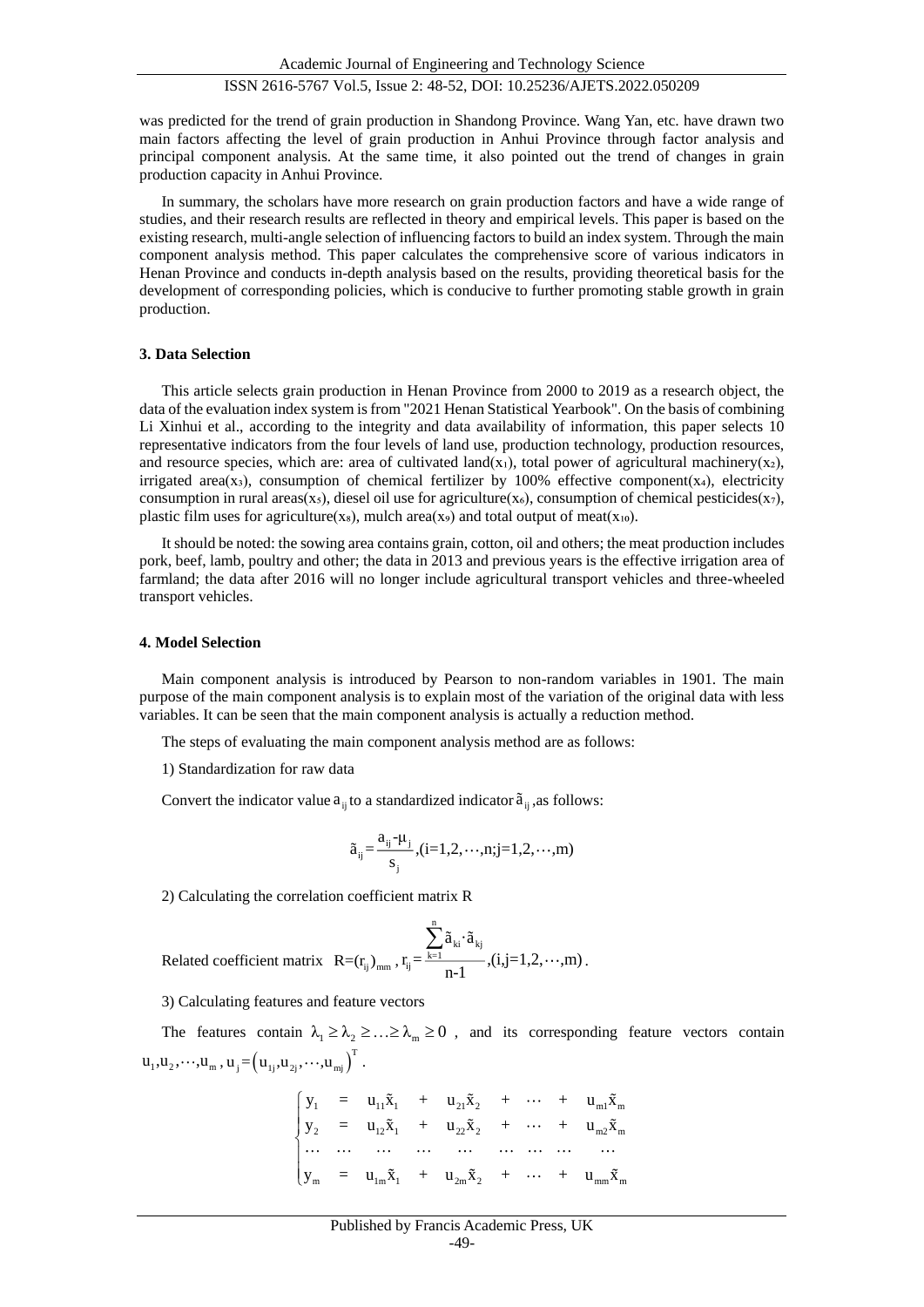#### ISSN 2616-5767 Vol.5, Issue 2: 48-52, DOI: 10.25236/AJETS.2022.050209

 $y_1$  is the first principal component,  $y_2$  is the second principal component,  $y_m$  is also like this.

4) Computing comprehensive evaluation value

Firstly, the information contribution rate and accumulation contribution rate of the characteristic value  $\lambda_j$  (j=1,2,  $\cdots$ , m) are calculated.

Secondly, computing integrated score

$$
Z\!\!=\!\!\sum_{j=1}^pb_jy_j
$$

Thirdly, evaluation can be evaluated according to the integrated score.

#### **5. Empirical Analysis**

This article uses SPSS 26 software to analyze the selected data. In order to verify whether the data is suitable for the main component analysis, this article performs KMO testing and Bartlett spherical testing on the data analysis of main components. The data of the main component analysis and the Bartlett spherical test are shown in table 1, and the KMO is 0.817, greater than 0.8, and the significance is less than 0.05, indicating the data support main component analyze.

*Table 1: KMO Test and Bartlett Test*

| <b>KMO</b>    | 0.817   |
|---------------|---------|
| Bartlett test | 442.041 |
| $\sim$<br>di  | 4.      |
| Sig           | noo     |

The total variance interpretation table of 10 statistical variables is calculated, that is, table 2. Table 2 lists the main components characteristic values of the data output, namely the difference contribution rate and the accumulated contribution rate. Depending on the characteristic value greater than 1, the cumulative contribution rate is greater than 85%, a main component can be extracted, and the corresponding feature value is 8.507. The accumulated contribution rate of the variance reaches 85.069%, which can replace all the influencing factors, and lost information is negligible.

|                | Initial feature value |            |             | Extract the sum squares |            |             |  |
|----------------|-----------------------|------------|-------------|-------------------------|------------|-------------|--|
| Ingredient     | Total                 | Various    | Accumulated | Total                   | Various    | Accumulated |  |
|                |                       | percentage | percentage  |                         | percentage | percentage  |  |
| X <sub>1</sub> | 8.507                 | 85.069     | 85.069      | 8.507                   | 85.069     | 85.069      |  |
| X <sub>2</sub> | 0.724                 | 7.243      | 92.311      |                         |            |             |  |
| X3             | 0.524                 | 5.239      | 97.551      |                         |            |             |  |
| X <sub>4</sub> | 0.115                 | 1.154      | 98.705      |                         |            |             |  |
| X <sub>5</sub> | 0.061                 | 0.606      | 99.310      |                         |            |             |  |
| X6             | 0.039                 | 0.394      | 99.704      |                         |            |             |  |
| X <sub>7</sub> | 0.022                 | 0.222      | 99.926      |                         |            |             |  |
| $X_{8}$        | 0.005                 | 0.050      | 99.976      |                         |            |             |  |
| X9             | 0.002                 | 0.017      | 99.993      |                         |            |             |  |
| $X_{10}$       | 0.001                 | 0.007      | 100         |                         |            |             |  |

*Table 2: Interpretation of the Total Variance*

After determining the main component, only the load matrix of the main component is required, as shown in table 3. The main component is represented by letter  $F_1$ , and it is shown below:

$$
F_1=0.329x_1+0.336x_2+0.291x_3+0.341x_4+0.330x_5+0.335x_6+0.309x_7+0.338x_8+0.328x_9+0.198x_{10}+0.198x_{11}+0.198x_{12}+0.198x_{13}+0.198x_{14}+0.198x_{15}+0.198x_{16}+0.198x_{17}+0.198x_{18}+0.198x_{19}+0.198x_{10}+0.198x_{11}+0.198x_{12}+0.198x_{13}+0.198x_{14}+0.198x_{15}+0.198x_{16}+0.198x_{17}+0.198x_{18}+0.198x_{19}+0.198x_{10}+0.198x_{11}+0.198x_{12}+0.198x_{16}+0.198x_{17}+0.198x_{18}+0.198x_{19}+0.198x_{10}+0.198x_{11}+0.198x_{12}+0.198x_{16}+0.198x_{17}+0.198x_{18}+0.198x_{19}+0.198x_{10}+0.198x_{11}+0.198x_{12}+0.198x_{16}+0.198x_{18}+0.198x_{19}+0.198x_{10}+0.198x_{11}+0.198x_{12}+0.198x_{16}+0.198x_{18}+0.198x_{19}+0.198x_{10}+0.198x_{11}+0.198x_{12}+0.198x_{10}+0.198x_{10}+0.198x_{11}+0.198x_{12}+0.198x_{16}+0.198x_{18}+0.198x_{19}+0.198x_{10}+0.198x_{10}+0.198x_{11}+0.198x_{12}+0.198x_{10}+0.1
$$

As can be seen from the above calculation results, there is a positive correlation between area of cultivated land, total power of agricultural machinery, irrigated area, consumption of chemical fertilizer by 100% effective component, electricity consumption in rural areas, diesel oil use for agriculture, consumption of chemical pesticides, plastic film uses for agriculture, mulch area and the food production, and the contact is close.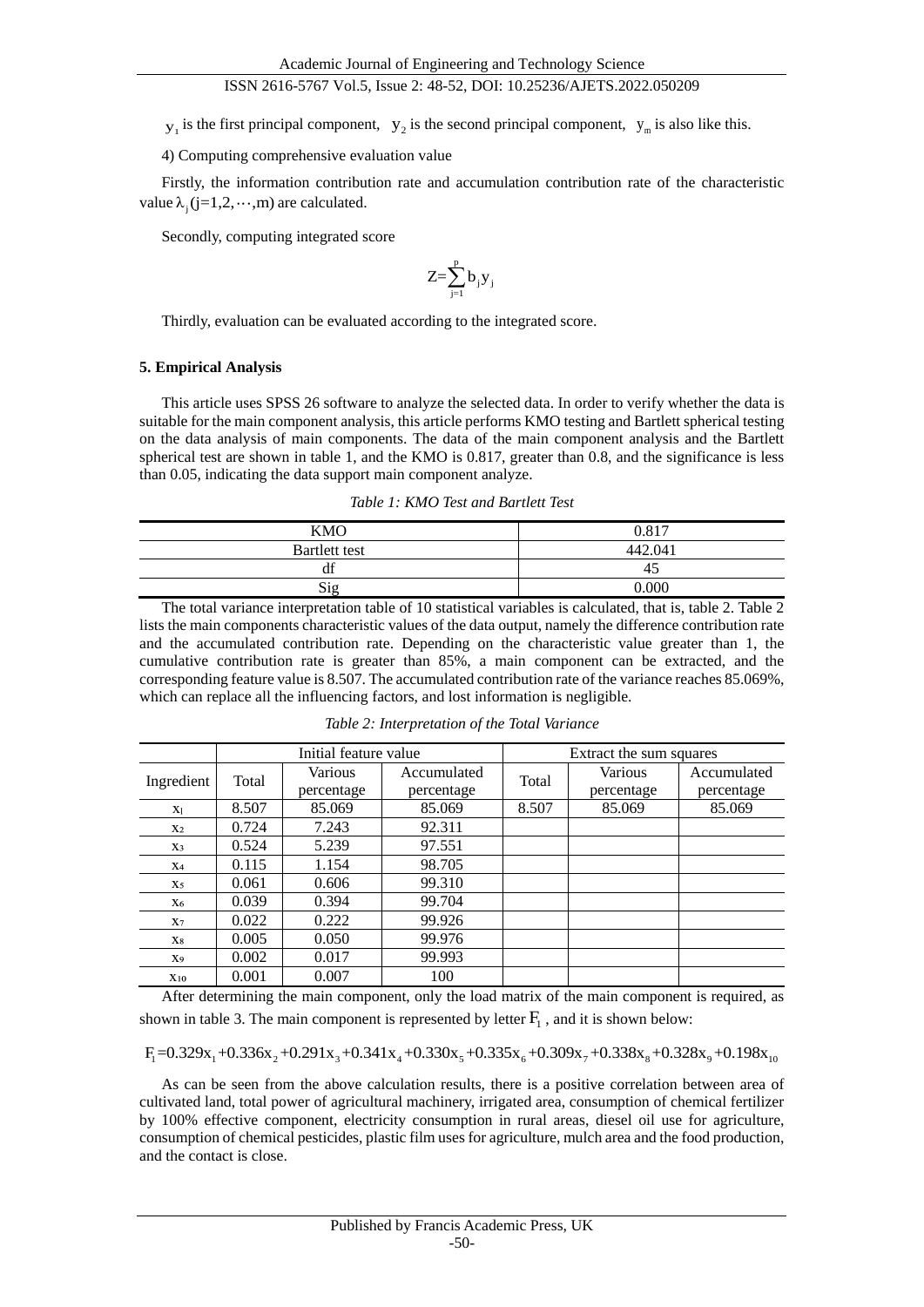#### ISSN 2616-5767 Vol.5, Issue 2: 48-52, DOI: 10.25236/AJETS.2022.050209

| Variable        | Area of Cultivated<br>Land (1 000 hectares) Machinery (10 000 | <b>Total Power of</b><br>Agricultural<br>kw)              | Irrigated Area (1<br>000 hectares)     | Consumption of Chemical<br>Fertilizer by 100% Effective<br>Component (10 000 tons) | Electricity<br>Consumption in<br>Rural Areas (100<br>million kwh) |
|-----------------|---------------------------------------------------------------|-----------------------------------------------------------|----------------------------------------|------------------------------------------------------------------------------------|-------------------------------------------------------------------|
| Main ingredient | 0.960                                                         | 0.980                                                     | 0.849                                  | 0.996                                                                              | 0.962                                                             |
| Variable        | Diesel Oil Use for<br>Agriculture (10 000<br>tons)            | Consumption of<br>Chemical<br>Pesticides (10 000<br>tons) | Plastic Film Use<br>$000 \text{ tons}$ | for Agriculture (10 Mulch Area (1 000 hectare)                                     | Total Output of<br>Meat (10 000<br>tons)                          |
| Main ingredient | 0.976                                                         | 0.901                                                     | 0.987                                  | 0.957                                                                              | 0.577                                                             |

*Table 3: Ingredient Matrix*

Finally, the composite score is as follows:

## $F=0.851*F_1$

After entering the data, get the comprehensive score sheet shown below. That is table 4.

| Year                   | 2019    | 2018    | 2017    | 2016    | 2015    | 2014    | 2013    |
|------------------------|---------|---------|---------|---------|---------|---------|---------|
| <b>Overall Ratings</b> | 9121.62 | 9116.41 | 9051.26 | 9045.51 | 9571.08 | 9415.59 | 9239.90 |
| Year                   | 2012    | 2011    | 2010    | 2009    | 2008    | 2007    | 2006    |
| <b>Overall Ratings</b> | 9145.58 | 9008.55 | 8877.90 | 8734.78 | 8625.08 | 8368.35 | 8111.49 |
| Year                   | 2005    | 2004    | 2003    | 2002    | 2001    | 2000    |         |
| <b>Overall Ratings</b> | 7965.13 | 7781.14 | 7543.72 | 7326.21 | 7086.11 | 6955.23 |         |

*Table 4: Integrated Scale*

It can be seen from the above analysis, and the capacity of grain production in Henan Province has risen year by year from 2000 to 2011, from 6955.23 in 2000 to 9008.55 in 2011, has achieved a significant breakthrough. The comprehensive score from 2012 to 2015 continued to rise stable, and 9571.08 was reached in 2015. Down to 9045.41 in 2016, then gradually recovered.

#### **6. Conclusions**

Through the above studies, the results show that there is a significant positive correlation between the various indicators. Meat production is small relative to other indicators in the main component. The comprehensive score of grain production has not risen, and it has fallen in 2016, but it will gradually pick up. For the results of the research, the following suggestions are proposed:

1) The growth of area of cultivated land, total power of agricultural machinery, irrigated area, consumption of chemical fertilizer by 100% effective component, electricity consumption in rural areas, diesel oil use for agriculture, consumption of chemical pesticides, plastic film uses for agriculture, mulch area have played an important role in the increase in grain production in Henan Province, but its weight coefficient is small, indicating that these indicators have a difference in the role in grain boost production, so it should increase the investment of the above factors.

2) Agricultural plastic film has an important role in grain production and can be widely used. But at the same time, it will also cause certain damage to the environment, which can advocate agricultural plastic film reuse, or promote the use of degradable plastic films.

3) Livestock breeding has a certain impact on grain production, but the effect is not significant. In recent years, meat production has declined, so farmers can be encouraged with farming livestock, expanding the scale of industries, and encourages the management of family farms to increase farmers' income.

#### **References**

*[1] Cai Guili. Analysis and Economics Model of Measurement Economics in my country's Grain Production [J]. Guangxi Quality Supervision Guide Periodical, 2021(02): 10-11.*

*[2] Li Miao. Analysis of Factors Affecting my country 's Grain Production under the New Edition [J]. Value Engineering, 2019, 38(14): 150-152.*

*[3] Li Xinhui, Zhu Jiawei, Wang Xuan, Dong Xiaoguang. Analysis of Factors Affecting Grain Production in Henan Province Based on Principal Component Analysis [J]. Journal of Henan Agricultural*